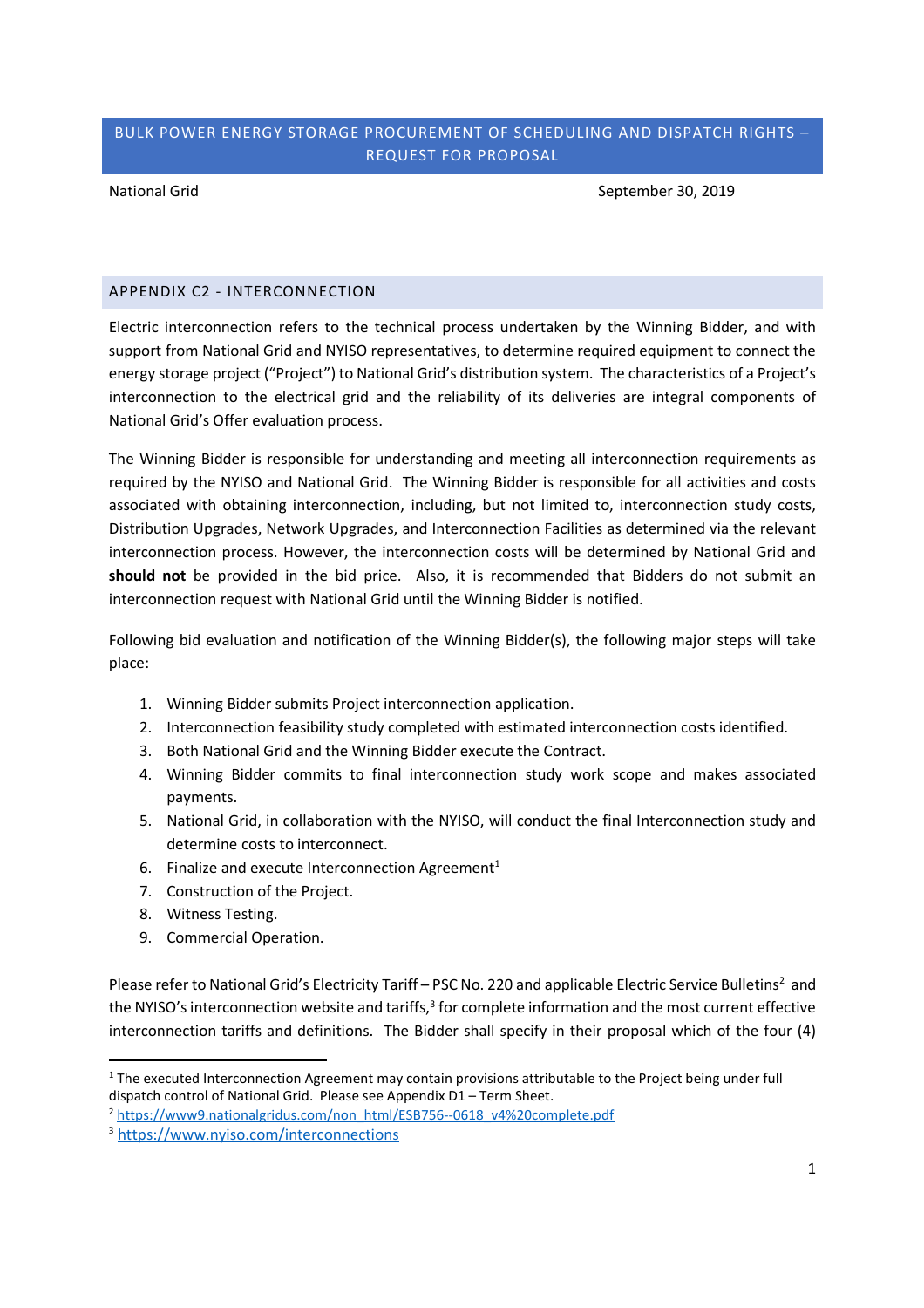### BULK POWER ENERGY STORAGE PROCUREMENT OF SCHEDULING AND DISPATCH RIGHTS – REQUEST FOR PROPOSAL

National Grid September 30, 2019

identified locations where the proposed Project(s) will be sited and ensure the proposed Project(s) meets all location-specific system requirements (see Appendix E - Location & Use Cases). Any Winning Bidder for the Old Forge location shall be required to provide a validated software simulation model for the interconnection study. See Appendix E for more details.

A minimum of two revenue grade meters (see example below in **Figure 1**) will be required to separate the storage Project's ancillary load from the energy used to charge the storage Project. The meter locations may change depending whether the storage can self-supply or not<sup>4</sup>.



**Figure 1. Example Storage Metering Configuration from NYISO**

<sup>4</sup> The Old Forge location is an exception as the station ancillary load must be self-supplied during an outage.